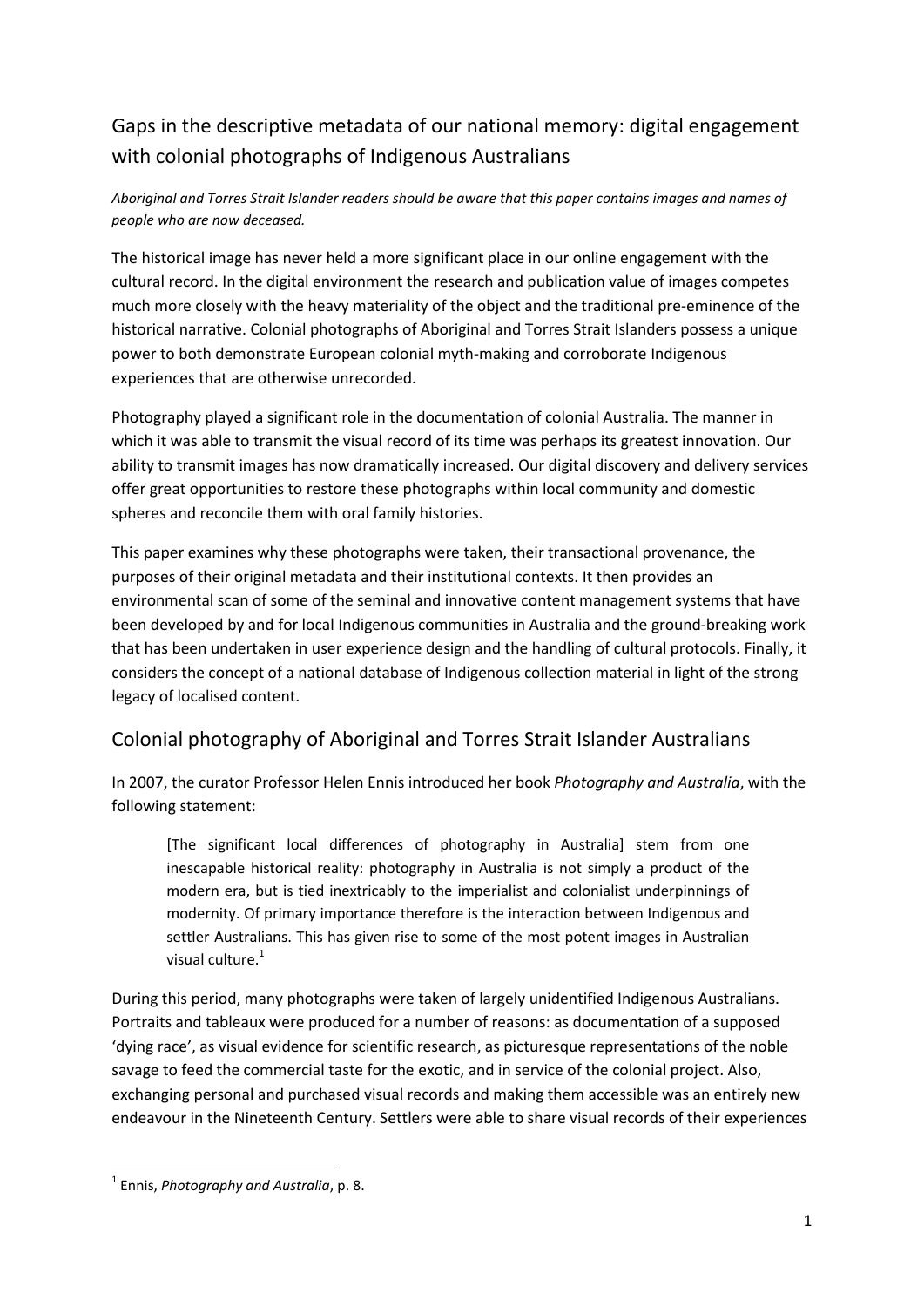in Australia with friends and family back home and this created a boom industry for commercial photographic studios.<sup>2</sup>



Douglas T. Kilburn, *Group of Koori men* c. 1847, 7.5 x 6.5 cm (image), 9.2 x 7.9 x 1.7 cm (case closed); daguerreotype in leather, velvet and brass case, National Gallery of Victoria, PH407-1983

Some of the earliest surviving photographs taken of Indigenous Australians are daguerreotypes of Kulin people taken by Douglas Kilburn in about 1847, at the first photography studio in Melbourne. He took these photographs 'to portray the curious race of Aborigines by aid of the Daguerreotype'. In a similar vein, John William Lindt produced a series of photographs in 1873–74 of the Gumbaynggirr and Bundjalung people who lived along the Clarence River in northern New South Wales. With painted sets and collected accoutrements, he produced elaborate tableaux. Both Kilburn and Lindt used high artistry in their attempts to portray and transmit their views of reality and their sitters were transformed from individual people into exotic curiosities. Kilburn's works were exhibited in Melbourne and Hobart and became well-known in England and Australia as illustrations for newspapers and books, while Lindt's series had a wide circulation across Europe in the World Exhibitions.<sup>3</sup>

<sup>2</sup> Annear, *The Photograph and Australia*, p. 9.

 $3$  Ibid., p. 48.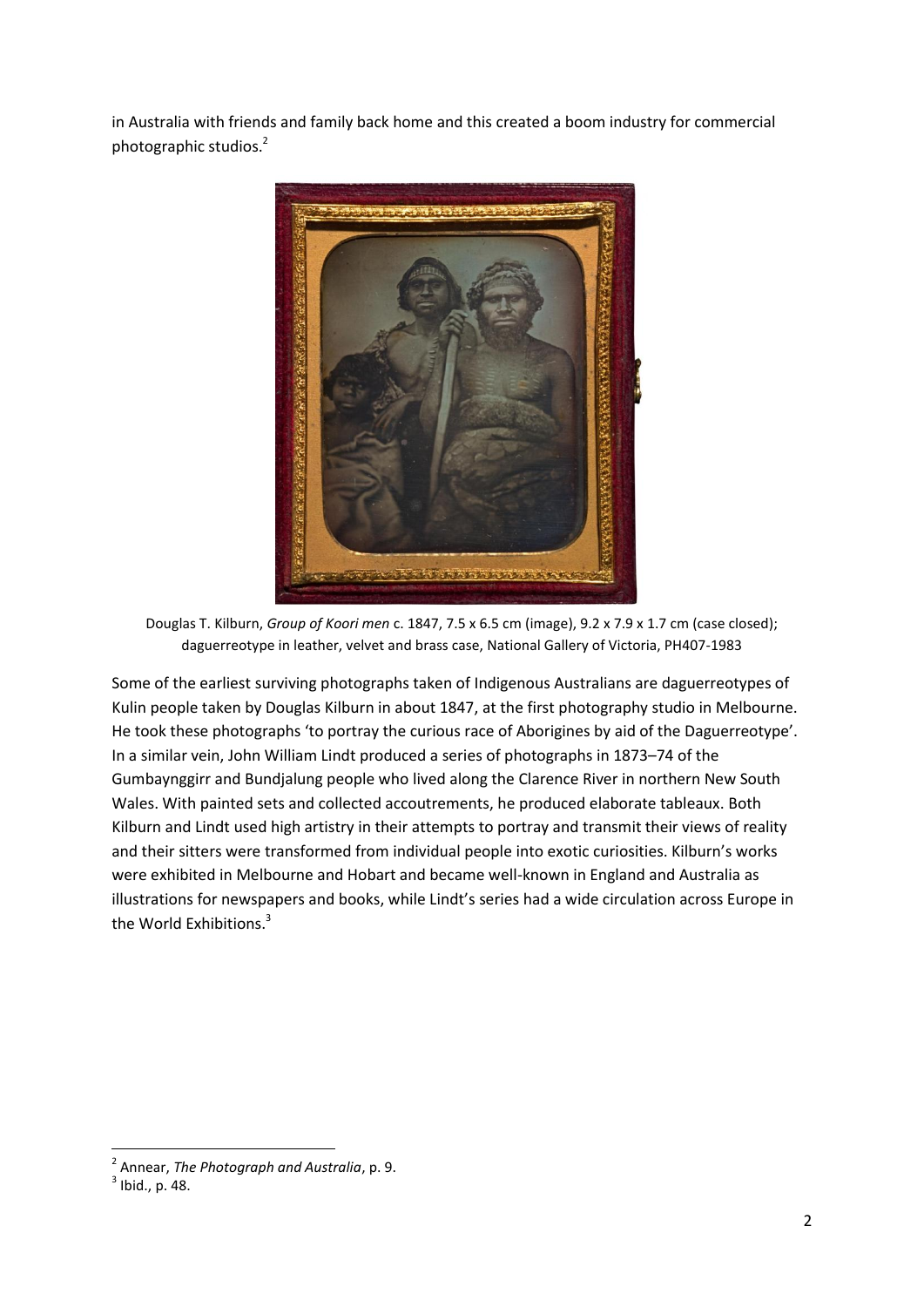

John William Lindt, St*udio portrait of an Aboriginal Australian man and woman with hunting weapons and a dead kangaroo*, c. 1873, 19.6 x 14.4 cm (image); 29.4 x 23.6 cm (sheet), sepia toned photograph, National Library of Australia, [nla.obj-140830692](http://nla.gov.au/nla.obj-140830692)

In addition to their circulation in social and personal spheres, photographs of Indigenous Australians also became key reference materials for anthropological and ethnographic scholars and collectors in Europe. The possibilities presented by the new technology for scientific documentation, particularly of such distant places, caused great excitement.<sup>4</sup>

It is to science, however, that photography, the child of science, renders and will increasingly render, the most valuable aid... $<sup>5</sup>$ </sup>

… the photographer is bound by simple truth... he can neither adorn his picture, nor remove anything that is offensive... appearing as the exact transcript of nature. 6

The photographs held a significant place in modern European anthropology, in which Darwinism was, by this time, orthodoxy. Charles Darwin's revolutionary *The Origin of Species* was published in 1859 and anthropologists sought to demonstrate his theory of the evolution of humankind by studying different Indigenous peoples around the world. In Charles Lyell's *The Geological Evidences of the Antiquity of Man* from 1863*,* the Darwinian T. H. Huxley compared a recently discovered

 $\overline{\phantom{a}}$ 

<sup>4</sup> Edwards, Representation and Reality: Science and the Visual Image, in Morphy and Edwards (ed.) *Australia in Oxford*, p. 27.

<sup>5</sup> *Quarterly Review* 1864, quoted in *Journal of the Royal Photographic Society*, 15 November 1864.

<sup>6</sup> Bourne, On Some Requisites Necessary for the Production of the Good Photograph. *Photographic News*, *3,* p. 308.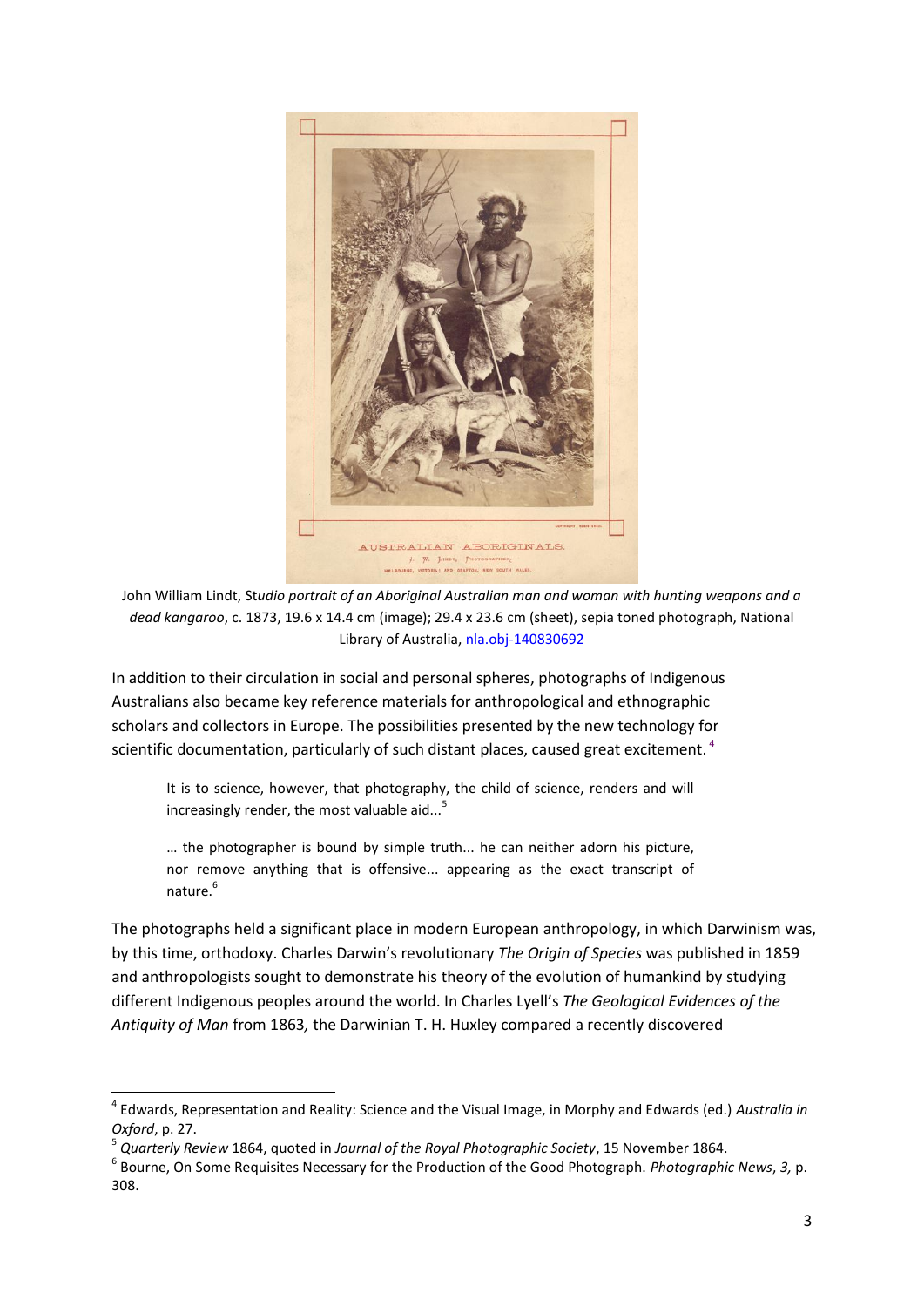Neanderthal skull with specimens of those of Aboriginal Australians.<sup>7</sup> The theory gained traction and it was believed that Australian Aboriginal people were the earliest living evolutionary stage of humankind, and that this could be demonstrated by physiological characteristics as well as by cultural practices and objects.

Devastatingly, it was a commonly held belief for late nineteenth-century Europeans that extinctions of indigenous peoples were inevitable as they 'came into contact with civilisation'.<sup>8</sup> After Darwin, this belief was converted into a scientific inevitability and a law of nature. This was not believed unfeelingly, as seen in the *Melbourne Age* on 13 January 1881:

Such helplessness as they manifest stirs in us a feeling of pity, and we are moved by Christian philanthropy to give such help as will extend the vanishing point and allow them to glide off the stage rather than pass away abruptly.<sup>9</sup>

Because survival was believed impossible, the most important effort was to document. The drive to capture the 'dying race' of the 'childhood of man', and the public sentiment this stirred, was a strong impetus for the new technology of photography to be brought so quickly to Australia upon its invention.

#### Collecting institutions and colonialism

Museums in Europe are particularly significant to the colonial context as they were often the platform upon which the colonial project was displayed and promoted. The supposed scientific certainty of the extinction of 'pre-civilised' peoples confirmed for Europeans the growing stability of the colonies in Australia and validated European settlement.

During the later decades of the Nineteenth Century and the beginning of the Twentieth, a new kind of museum emerged in European capitals and universities. Many of these were the result of the dramatic cultural capital generated by world exhibitions. Burgeoning institutions included the Dutch Museum Volkenkunde in 1837 and the Koninklijk Instituut voor Taal-, Land- en Volkenkunde (KITLV) in 1851, Berlin's commanding Museum für Völkerkunde in 1873, Paris's Musée d'ethnographie in 1878, and both the Pitt Rivers Museum (PRM) in Oxford and the Museum of Archaeology and Anthropology (MAA) in Cambridge in 1884. This was also the period that collections of art and artefacts from Africa, Oceania and native America were dramatically expanded.<sup>10</sup> In Paris, the Musée de l'homme was founded in 1937 and the Musée des Colonies opened in 1931 after the Colonial Exhibition, later becoming Musée des Arts d'Afrique et d'Océanie.

General Augustus Henry Lane Fox Pitt Rivers, founder of the PRM, was a strong advocate for the theory of Indigenous Australians as, in his own words, 'living representatives of our common ancestors'. His museum displayed internationally disparate pieces of material culture according to 'typology' in order to demonstrate the progress of humankind from primitive to civilised. He classified Australian Aboriginal tools and weapons as the 'lowest in the scale, because they

 $\overline{\phantom{a}}$ 

<sup>7</sup> Lyell, *The Geological Evidences of the Antiquity of Man.*

<sup>8</sup> Mulvaney, The Darwinian Perspective, in Donaldson and Donaldson (ed.), *Seeing the First Australians,* p. 72.

<sup>9</sup> Maynard, 'Projections of Melancholy', in Donaldson and Donaldson (ed.), *Seeing the First Australians,* p. 92. <sup>10</sup> Thomas, We need ethnographic museums today – whatever you think of their history. *Apollo Magazine*, 29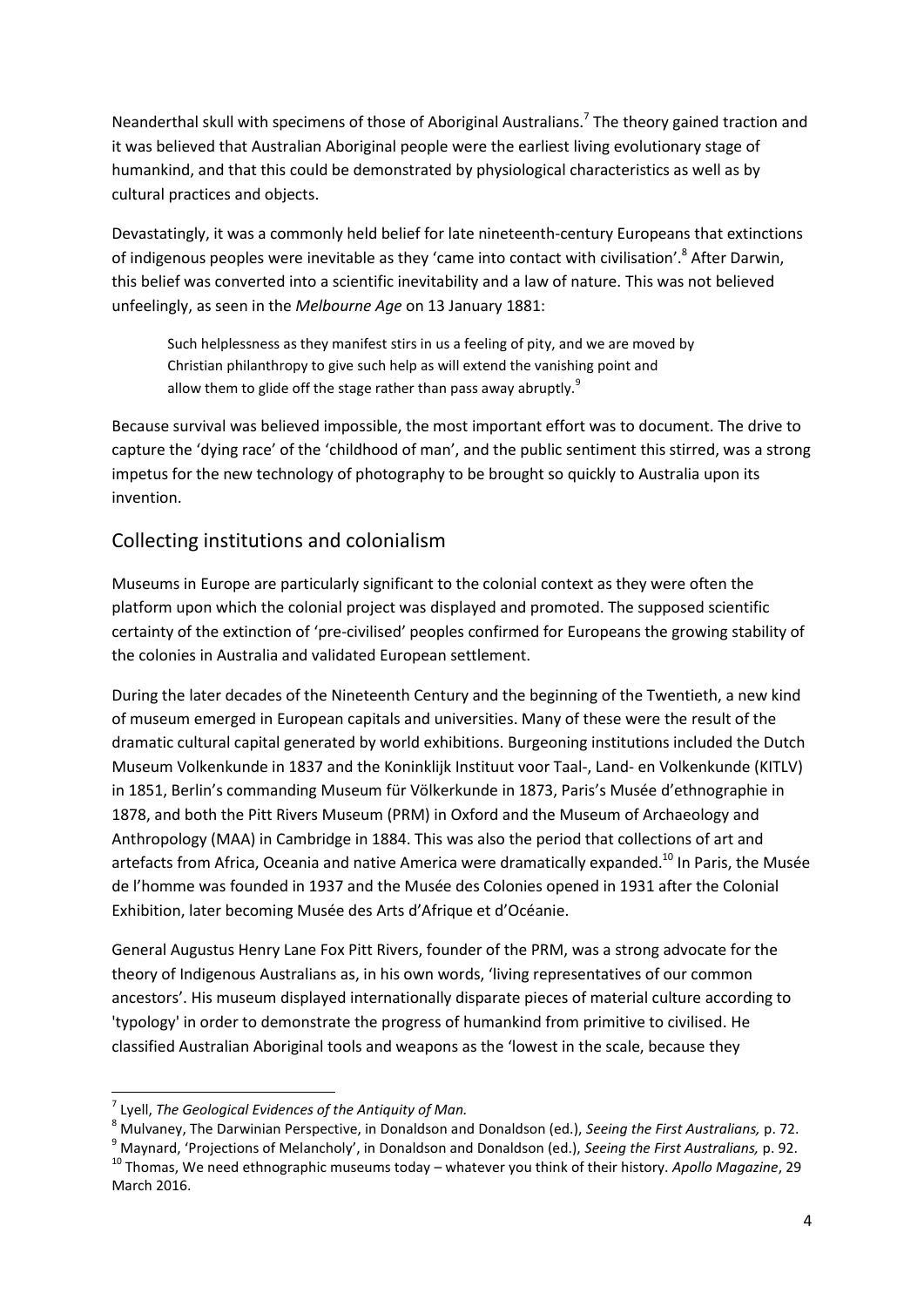assimilate most closely to the natural forms.<sup>11</sup> His now anachronous approach to cultural materials carried directly through to the foundational Australian museums. The Melbourne biologist, Walter Baldwin Spencer, who had studied under E. B. Tyler (another disciple of Darwin) and worked with him to move Pitt Rivers' collection to Oxford, became an honorary director of the National Museum of Victoria in 1900 and arranged the ethnographic collections in the manner of Pitt Rivers. Visitor information at the museum in 1901 explained that Aboriginal peoples 'may be regarded as a relic of the early childhood of mankind left stranded... in a low condition of savagery.'  $^{12}$ 

#### Photographic collections onsite and online

These vast collections of objects in the late-nineteenth and early-twentieth century museums were supplemented by similarly extensive photographic and documentary archives.<sup>13</sup> These photographic collections have long served as internal reference for museums and until relatively recently their exhibition value was considered minimal compared with the centrality of the object. They operated in a murky space between science, art and documentation and this is why they can still be found in museum, art gallery and library collections.

In the 1970s, anthropological and ethnographic museums began to be criticised for storing significant materials ransacked by colonial forebears, and divorcing them from their owners and lived cultures. This sparked the debate between the respective merits of displays endeavouring to present context and those prioritising aesthetics that continues today. Since the 1980s and 90s, there has been a reconceptualisation of museums and libraries worldwide. Ethnographic collections have been recontextualised and in some cases, integrated with other collections.<sup>14</sup> For example, the photographic collection of the Musée de l'homme (the Museum of Man) with 250, 000 objects and 25, 000 objects from the Musée des Arts d'Afrique et d'Océanie were removed to establish the formative collection of the Musée du Quai Branly (MQB) in 2006. Housed in a dramatic contemporary building, prioritising aesthetics and presenting the cultural objects of all indigenous peoples on one level, the MQB endeavours to embody a dialogue between cultures.

Despite the removal of such a substantial part of its collection, the Musée de l'homme reopened its doors at the end of 2015. The Musée de l'homme sought to collect and tell the story of humankind across the world and was also originally based around a linear narrative of primitive to civilised. Over time, it built a large photographic collection including many of Indigenous Australians. It also had a commercial bent, selling reproductions as souvenirs. Professor Evelyne Heyer, a specialist in genetic anthropology and a member of the museum's scientific committee noted that there is now no conflict or overlap between the MQB and the Musée de l'homme because 'their approach is purely artistic; ours is scientific.' The collection of Australian studio photography is now in the MQB, demonstrating the not entirely comfortable tension between the scientific, artistic and commercial consumption of photography.

Dr Christine Barthe, the Head of Photographic Collections at the MQB, believes:

<sup>11</sup> Mulvaney, The Darwinian Perspective, in Donaldson and Donaldson (ed.), *Seeing the First Australians,* p. 72

<sup>11</sup> Maynard, 'Projections of Melancholy', *Seeing the First Australians*, pp. 72–73.

<sup>12</sup> Ibid., p. 70

<sup>13</sup> Thomas, We need ethnographic museums today – whatever you think of their history. *Apollo Magazine*, 29 March 2016.

 $14$  Ibid.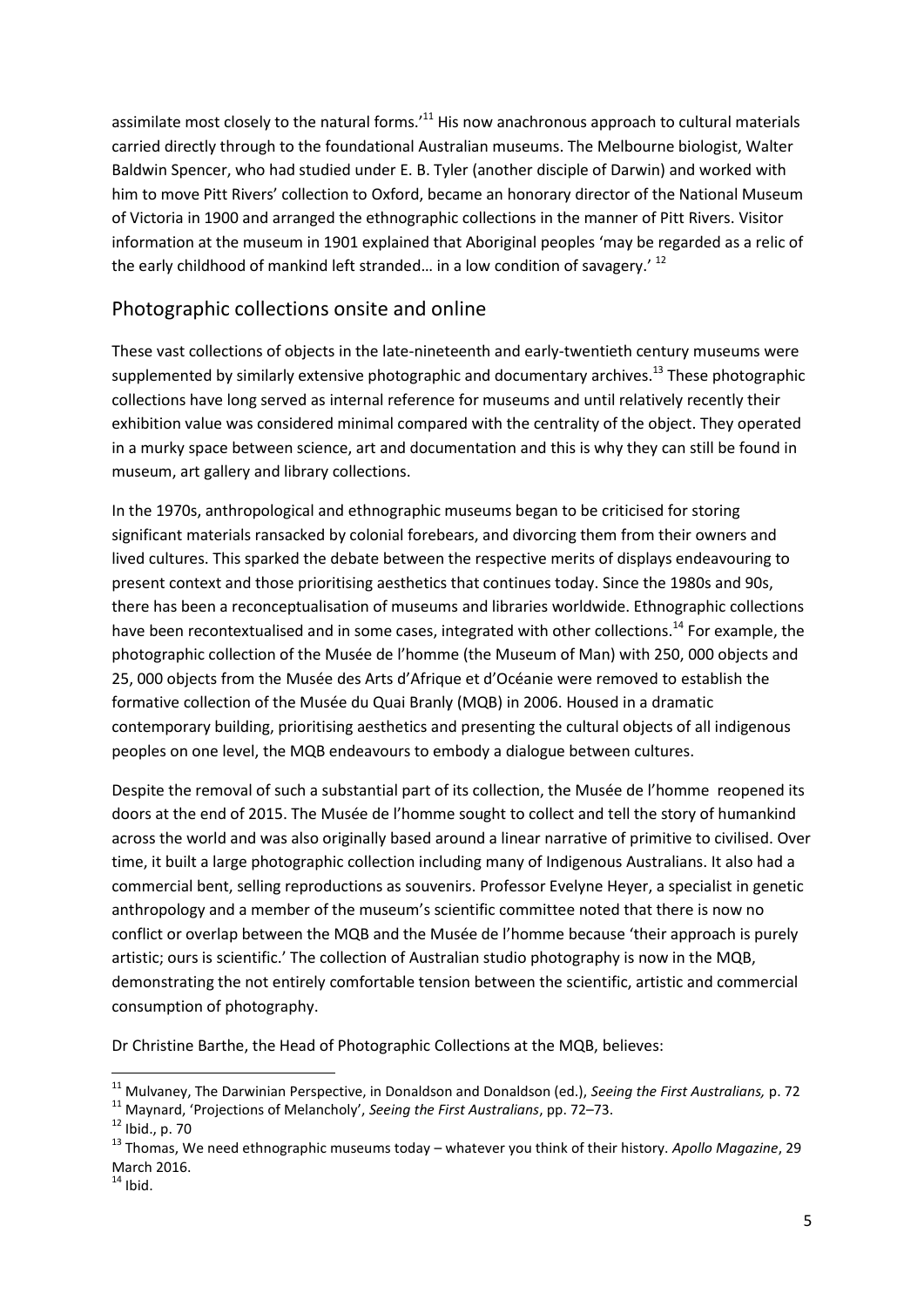The photographs are scientific, they are documents, they are art and they are not any of these things. The [photographic] collection is associated with the [MQB's] library, but it also isn't. It is a collection at the Quai Branly, but it is also separate. In this way, it is interesting to note it is still ambiguous. But the identity of the whole museum is [intentionally] ambiguous, so this is maybe ok. $15$ 

Over the last 20–30 years, many museums and libraries have worked to refashion themselves as places for historical, contemporary and directly experienced cross-cultural encounter. They have also worked to open their collections up to wider publics outside their walls, primarily with massdigitisation programs. If the carte-de-visite began the global and mass transmission of the photograph, then the web, applications and other platforms have broadened this to the point of ubiquity. In the digital environment these photographs are broken out of the library or museum and taken into the homes and hands of their audiences, including Indigenous communities whose ancestors are depicted. Many collecting institutions are also committed to using web-based systems to facilitate blogs, podcasts, visitor engagement, onsite multimedia, participatory models for education and exhibition, social networking and other collaborative activity.<sup>16</sup>

#### Descriptive metadata

Photographs were prized for capturing reality, whilst simultaneously peddling myths of 'the other'. Produced by non-indigenous anthropologists or commercial photographers and often obtained without consent; sensitive, personal and culturally critical information was often unwittingly disclosed to these early lenses. Much of the descriptive metadata that remains with our collections today came from the original creators or collectors of this material and is often vague, inaccurate, prejudiced or non-existent.

The significance of metadata was certainly not underappreciated in the colonial era. In many ways, photography was so celebrated because as an 'exact representation of reality', it was seen as capable of filling in all of the preceding gaps in scientific data collecting:

Hirtherto [the advent of photography] the man of science, in many departments, has been at the mercy of the unscientific traveller. The ethnologist, the historian, the antiquarian, and often the geologist have to form theories upon data which have been gathered by a gleaner whose appreciation of the value of minute accuracy may be inaccurate. $17$ 

What was not understood was that photography is just as interwoven with a society's perceptions of the world around it as is any other kind of documentation. Despite the fabrication of studio portraiture of Aboriginal subjects, like those of Kilburn or Lindt, they were collected by museums for the medium's perceived capacity to document reality. Even staged studio photographs intended for the souvenir market were collected by anthropology museums as scientific data. Further, the collection of this data was unmethodical and most often involved gathering images into albums on

 $15$  In conversation with the author, 2 October 2014.

<sup>&</sup>lt;sup>16</sup> Srinivasan, Boast, Furner and Becvar, Digital Museums and Diverse Cultural Knowledges: Moving past the traditional catalog. *The Information Society*, *25*, p. 273.

<sup>17</sup> *Quarterly Review* 1864, quoted in *Journal of the Royal Photographic Society*, 15 November 1864.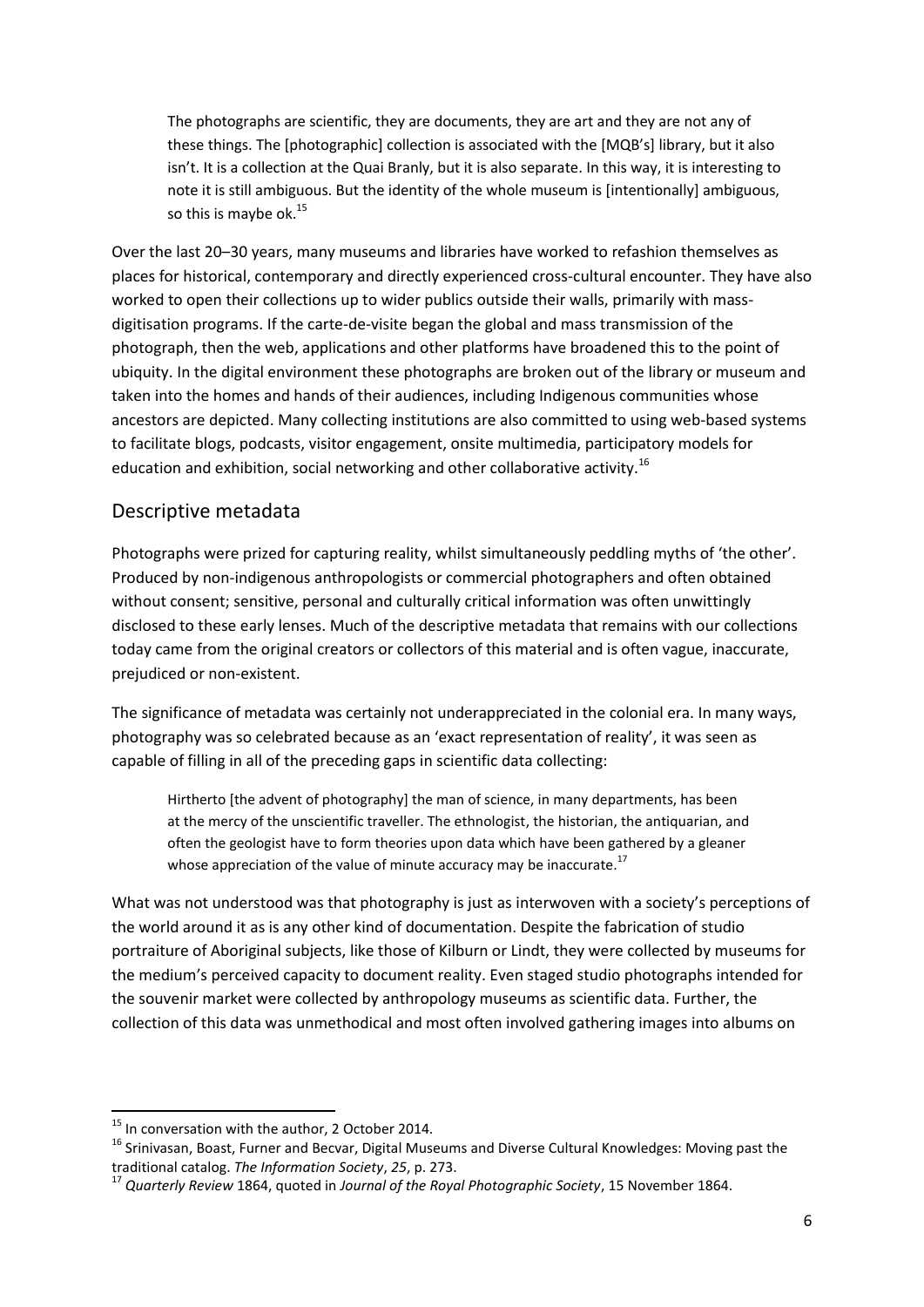certain subjects.<sup>18</sup> Pitt Rivers himself created his Australian albums of studio portraits and cartes-devisite which could have been purchased in any Australian photography studio.<sup>19</sup>

In 1874 the *Sydney Morning Herald* complemented Lindt for 'the artistic use he has made of the rugged subjects he has had at his disposal… They represent very faithfully aboriginals… as the traveller finds them in the wilds' – knowingly fabricated and thus hardly the 'exact transcript of nature'. However, this discrepancy between representation and reality was reconciled in the colonial mind, as the objective was to capture a single type, as though any or all Indigenous individuals could visually stand in for a single, whole race. Thus often as not, 'Aborigine' was enough to document a photograph, because it aimed to portray a type rather than an individual person, or even a member of a particular Indigenous Nation.<sup>20</sup> When individual names were captured, it was often just first names, European nicknames, or using generic naming conventions drawn from the 'noble savage' paradigm.



*Portrait of an Aboriginal Australian man, Queensland* c. 1870, 9 x 5.8 cm; albumen photograph, National Library of Australia, [nla.obj-140699637](http://nla.gov.au/nla.obj-140699637) This photograph was also chosen for Pitt Rivers' own scrapbooking in Oxford.

Above is a portrait of an Aboriginal man, believed to have been from Queensland, held at the National Library of Australia (NLA), for which there is very little descriptive metadata. It is part of a scrapbook composed by C. H. Allen during a journey around the world between 1868 and 1872. It is

<sup>18</sup> Edwards, Representation and Reality: science and the visual image, in Morphy and Edwards (ed.), *Australia in Oxford*, p. 34.

 $19$  Ibid., p. 35.

 $20$  Ibid., p. 35.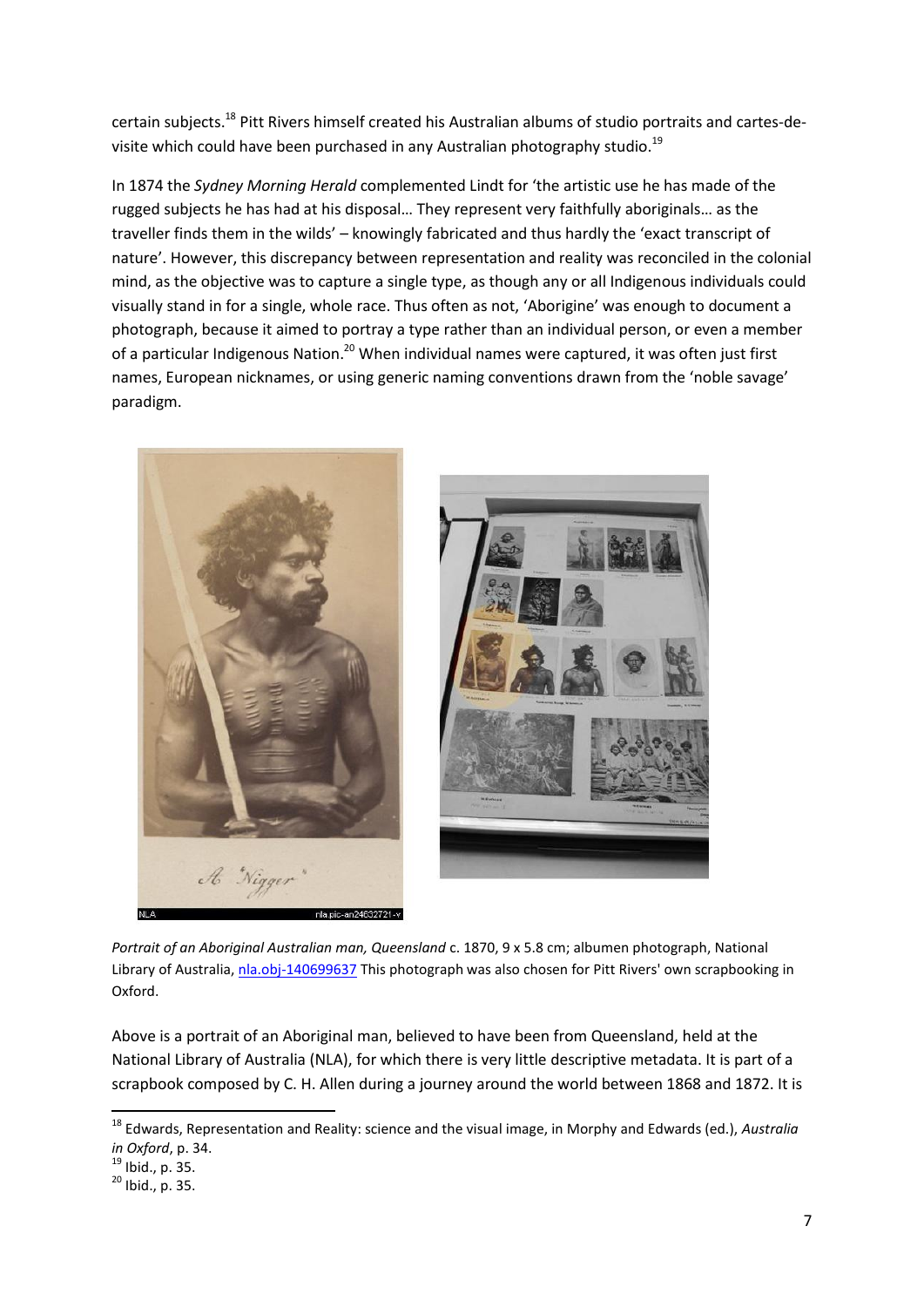most likely that Allen himself captioned the image 'A "Nigger"'. The NLA's catalogue record for this item used this inscription as the title for many decades, which was appropriate according to usual cataloguing rules, but it risked Library users assuming it was an endorsed title. The record has been updated to remove this inscription from the title, whist embedding it elsewhere in the record. It is important to not delete this information or tamper with the historical record, but exclusively relying on original metadata can, in this way, can have very problematic effects.

So despite the anthropological drive to document, these photographs reveal an active development of a historical gap in the creation of descriptive metadata. They also reflect a historical period which caused a devastating disruption to the dominant Indigenous methodology for the preservation of historical and cultural knowledge – oral transmission. $^{21}$ 

### Collecting institutions and cultural rights

 $\overline{a}$ 

There are many discrepancies between the priorities of libraries for open access to material, and Aboriginal and Torres Strait Islander traditions surrounding the power and cultural relevance of visual imagery. This is exacerbated dramatically as the pursuit of our institutions for increased digitisation, online discoverability and precedence of images makes them easily viewable to a mass audience. It is also potentially fraught when Indigenous material is selected for reproduction for exhibition, educational programs and commercial publication, where it is presented with a curatorial or authorial stance.

Australian libraries and museums have come a long way in recent decades in their approaches to managing cultural rights. Repatriation policies are held and actioned by collecting institutions at the federal and state and territory levels. Institutions are also well-versed in cultural protocols and maintain collaborative relationships with relevant Aboriginal and Torres Strait Island groups regarding access and reuse of Aboriginal cultural heritage, and some state and territory libraries have sophisticated Keeping Place models. *The Aboriginal and Torres Strait Islander Protocols for Libraries, Archives and Information Services* (ATSILIRN Protocols) were published in 1995 by the Australian Library and Information Association (ALIA). The Protocols were endorsed by the Aboriginal and Torres Strait Islander Library, Information and Resource Network (ATSILIRN), and have been revised a number of times, most recently in 2013.<sup>22</sup> They have made an invaluable contribution to the understanding and prominence of cultural rights, the management of Indigenous collections and the development of greater cultural awareness across the sector.

However, as colonial visual historian Professor Jane Lydon has pointed out, there are issues associated with the creation of policies and guidelines for cultural protocols. They risk generalising interpretations of cultural heritage materials and standardising reasons for access and restriction. Our most commonly used actions in our cultural protocols demonstrate a respect for what is perceived as more 'authentic' cultural needs. These predominantly stem from ethnographic research among the societies of central Australia and risk coming to be used in a pan-Aboriginal approach. For

<sup>&</sup>lt;sup>21</sup> Gibson, J., Lloyd, B. and Richmond C., Localization of Indigenous Content: libraries and knowledge centres and the Our Story database in the Northern Territory, in Steyn, van Belle and Mansilla E. V. (ed.), *ICTs for Global Development and Sustainability: Practice and Applications,* pp. 153–4

<sup>&</sup>lt;sup>22</sup> AIATSIS and ALIA, *The Aboriginal and Torres Strait Islander Protocols for Libraries, Archives and Information Services*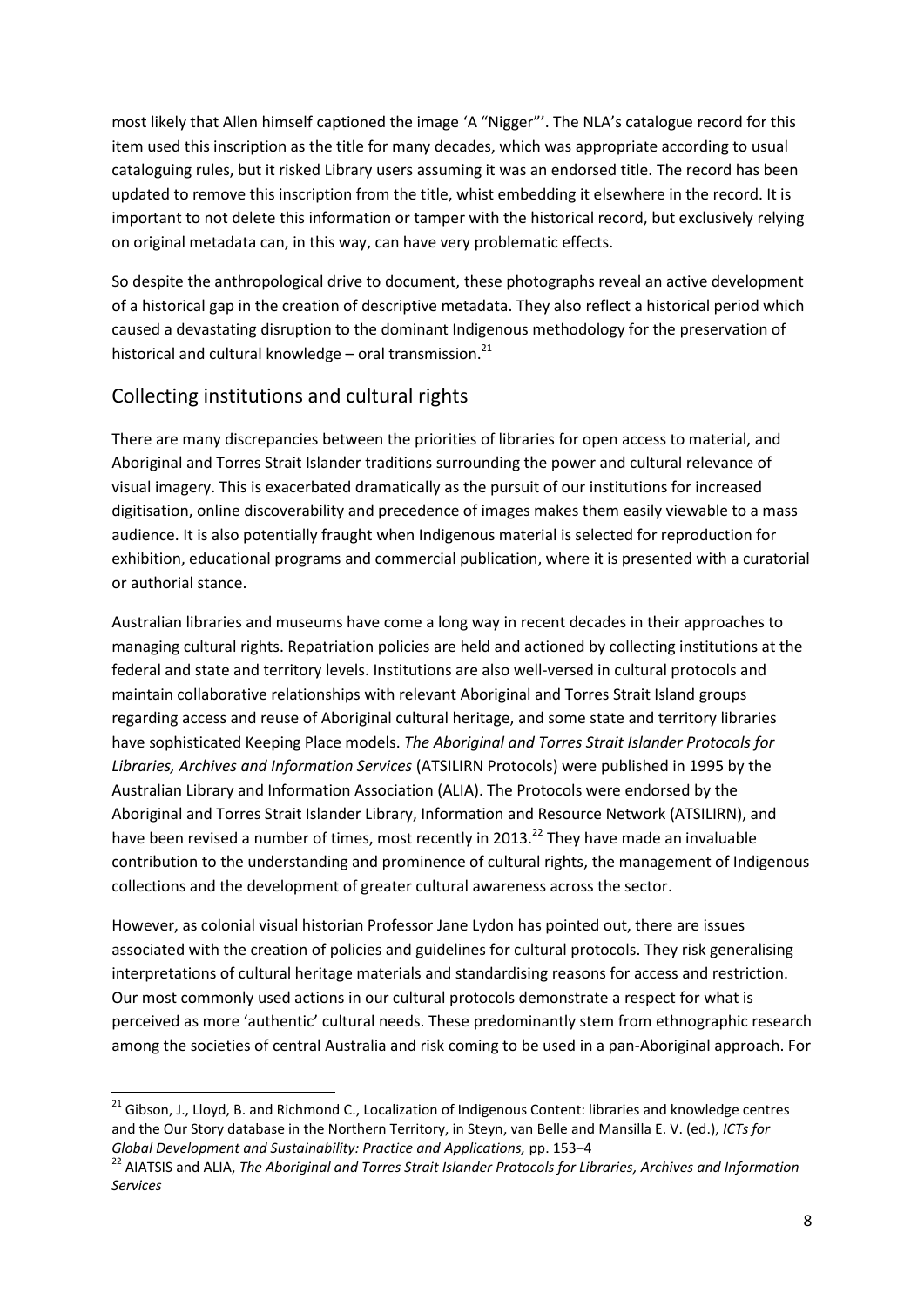example, restrictions of access to images of deceased people are particularly relevant to societies of central and north-west Australia. In applying these to other materials, communities who endured dispossession more severely may perceive them as yet further restrictions to Aboriginal heritage materials by white gatekeepers.<sup>23</sup>

One image, many meanings

1



John William Lindt, *Portrait of Mary-Ann Cowan, New South Wales* 1873, 19.8 x 14.4 cm; sepia-toned photograph, National Library of Australia, [nla.obj-140830091](http://nla.gov.au/nla.obj-140830091)

Ultimately, there are infinitely diverse Indigenous readings of these photographs. Despite the contexts in which they were taken and the manner in which they have been described by original sources, for many descendants today they are highly valuable family photographs. In *Calling the Shots: Aboriginal Photographies* edited by Lydon, Shauna Bostock-Smith tells the story of discovering Lindt's portrait of 'Mary-Ann of Ulmarra' whilst watching an episode of *Australian Story: The Light of Day*, who was identified by descendants and researchers as Mary Ann Cowan, Bostock-Smith's ancestor:

I gasped aloud when I heard this. I have been researching my family history for the past few years, and I knew that Mary Ann Cowan was my great-great-grand-aunt. This exciting news had a profound effect on me. It is as though this lovely photograph has spiritually reached through time and altered my perception of her today. She has now

<sup>23</sup> Lydon, Return: The photographic archive and technologies of Indigenous memory, *Photographies 3*(2), pp. 175, 177.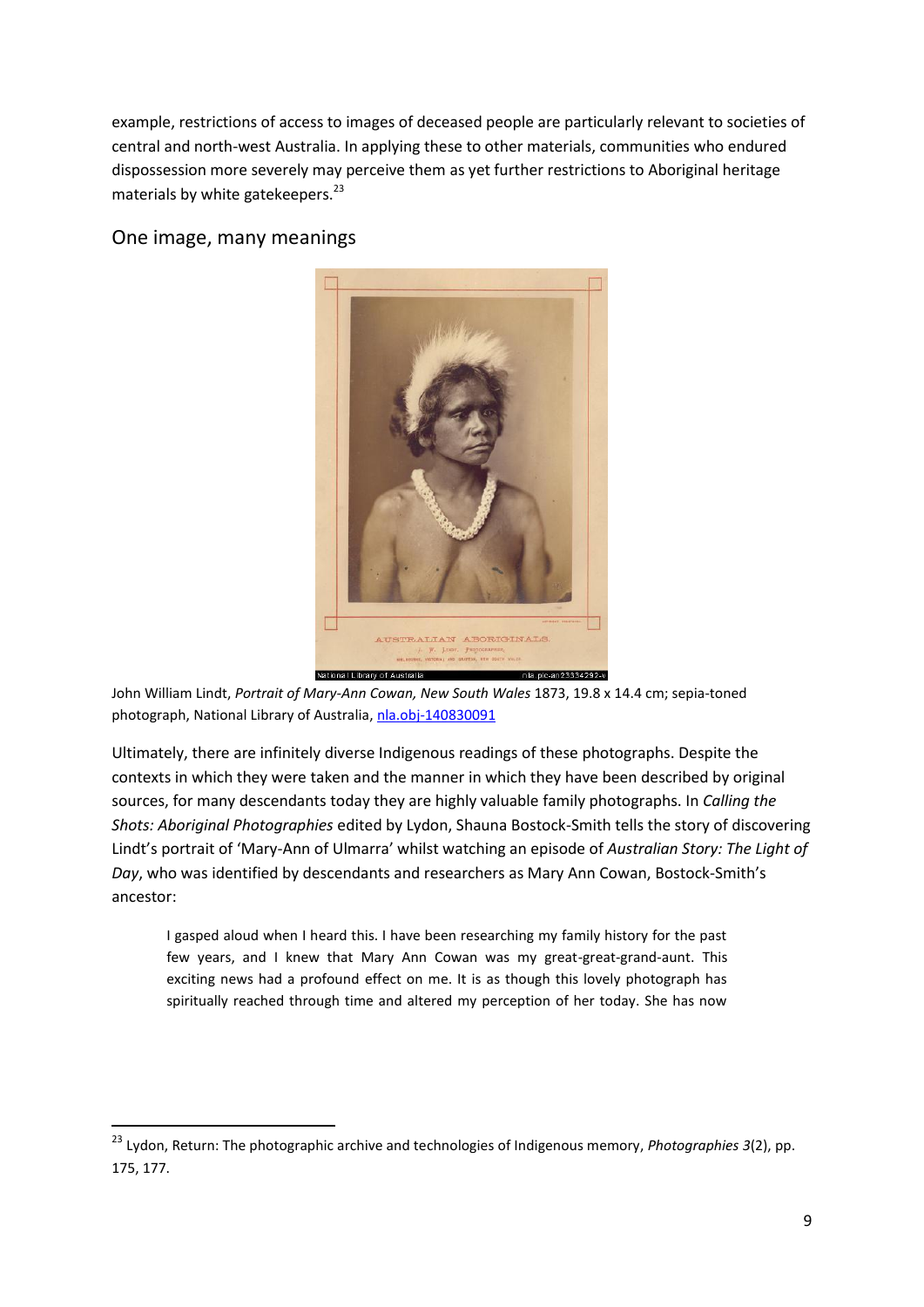magically transformed from an abstract entity—a name on her marriage and death certificates—into a real life, flesh and blood, beautiful young woman.<sup>24</sup>

To some viewers, this photograph portrays a woman who was married according to European laws in Australia, who would have worn Western clothing and run her house, but has been stripped naked and posed in a studio as a representation of 'the other' for a European audience. However, when Bostock-Smith looks at this photograph, she sees 'a name on marriage and death certificates transformed into a flesh and blood, beautiful young woman'. These photographs can have many meanings, but their most valuable relevance is to their local contexts: for cultural significance, but also for filling gaps in genealogical lines, proving family connections to specific land and giving people family and culture back. In spite of their original objectives, they now paradoxically have the potential to fill gaps in a drastically disrupted and dispossessed history. By maintaining the exclusivity of their original metadata we severely constrain this potential.

#### The catalogue

 $\overline{a}$ 

The library catalogue rests on principles of standardisation and authority in order to facilitate sharing between institutions and improve public access. As we have worked to digitise more and more of our collections our primary goals in providing access have been consistency of language and categories. Standardisation and universality contribute to wider access, data sharing, interoperability and a greater consistency for users. However, we are still applying a single, authoritative hierarchy of knowledge to each item in collections.

Libraries and museums have been aware for many years that the original descriptions around collection materials and those that we produce do not fully account for the diversity of possible perspectives. Many institutions have increased engagement with Indigenous communities in publications, exhibitions, interpretive panels, events and presentations, educational programs and hosting visits in order to develop better descriptive metadata for collection materials. But rarely does this dialogue reach our catalogues, the control of which is kept in the hands of its experts on staff, who either fail to acknowledge the existence of diverse external expert communities or interpret their words on their behalf.

The concept of pluralism has been dominant in museum and library theory since the 1970s. Reality and truth are relative. Knowledge is gained through fluid social discourses and objects and documents must be engaged with actively through dynamic interpretation. Simply perceiving or accessing them is not enough for knowledge to be acquired. However, the control of library collections is still primarily held by expert staff and the core pursuit is classifying and systemising interpretation. Standardisation runs the risk of reproducing assumptions and prejudices held by historical and contemporary experts. It renders those perspectives perceived as outside the expert field invisible. 25

<sup>24</sup> Bostock-Smith, Connecting with the Cowans, in Lydon (ed.), *Calling the Shots*, p. 61. Annika Koorsgard was able to confirm the identity of Mary Ann Cowan in Breimba – looking for you: Lindt Research Project Final Report[, http://www.abc.net.au/news/2015-04-17/mystery-of-the-lindt-photographs-mystery-solved/6402254](http://www.abc.net.au/news/2015-04-17/mystery-of-the-lindt-photographs-mystery-solved/6402254) <sup>25</sup> Srinivasan, Boast, Furner and Becvar, Digital Museums and Diverse Cultural Knowledges: Moving past the traditional catalog, *The Information Society*, *25*, p. 269.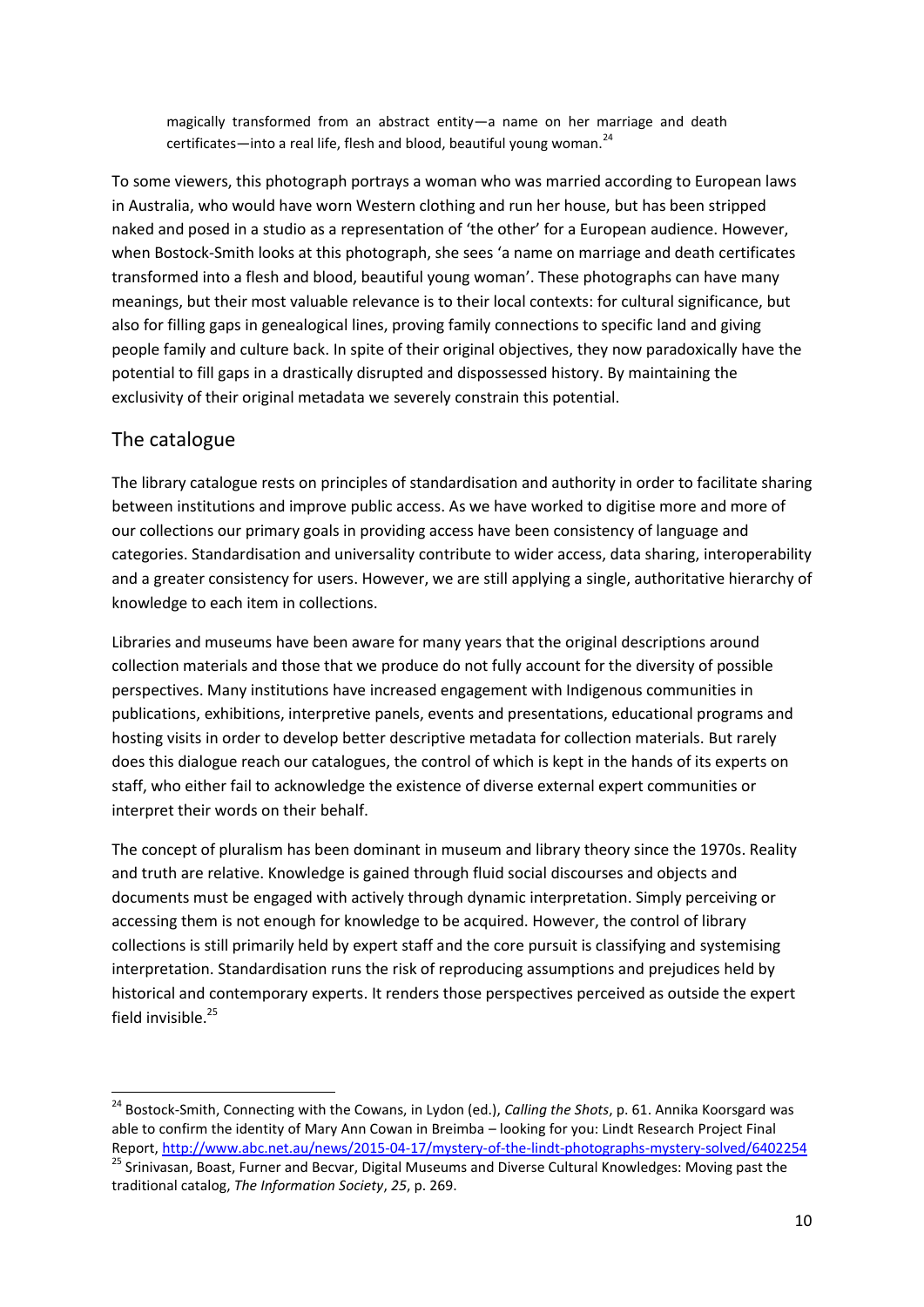#### Databases

Australia has a strong legacy in the development of both national and local databases which strive to provide access to Indigenous documentary resources. To Ramesh Srinivasan et al, a growing divide is developing 'between grass-roots information and communication technology (ICT) efforts based on principles of participation and cultural mobilisation and the top-down bureaucratic approaches toward digitising cultural heritage materials'.<sup>26</sup>

Two of the best examples of such local ICT efforts are the seminal and well-loved database Ara Irititja, and the newer and impressive Mukurtu. Ara Irititja, 'Stories from a long time ago', was originally developed using a Filemaker Pro application by the Social History Unit of the Anangu Pitjantjatjara Yankunyjatjara Council with John Dallwitz in north-west South Australia in the mid-1990s. In this database, community members can add information to the catalogue records of photographs, audio and video material by tagging, blogging and commenting directly in the records. The categories of access it uses were defined by the elders, including gender, age, family relations and knowledge of country. The Northern Territory Library purchased a licence to Ara Irititja in 2004 for its use throughout its Territory-wide Libraries and Knowledge Centres (LKC) network, adopting the new name Our Story. It has demonstrated sophisticated user experience design from the beginning, and is successfully used across multi-lingual contexts, differentiated access controls, diverse levels of digital literacy and remote and outdoor locations.

Mukurtu, meaning 'dilly bag'—a safe keeping place for sacred materials—was developed by the Warumungu community in Tennant Creek, in collaboration with Kim Christen Withey and Craig Dietrich, using Drupal in 2007. Mukurtu has been developed into an open-source platform, as has Ara Irititja—known as the Keeping Culture Knowledge Management System (KMS)—and both are now flexible enough to meet the needs of diverse Indigenous communities with customisable access controls and functionality. The State Library of Western Australia has developed Storylines using Keeping Culture under Damien Webb.<sup>27</sup>

The Indigenous Photography Portal has been recently developed as part of an Australian Research Council funded project run by Jane Lydon. It aggregates the collections of the PRM, the MQB, the Museum für Völkerkunde and Cambridge's MAA. It is premised on collaborative efforts with relevant Indigenous communities, and welcomes requests for restrictions to access from Indigenous users.<sup>28</sup> This work goes a long way to increasing Indigenous description, ownership and control of protocols in these photographs; and provides a more open pathway to the European collections for Australian audiences.

Having relied on project funding, however, the Indigenous Photography Portal risks losing the capacity to update content, and not being preserved for the future.<sup>29</sup> One of the key factors of the success of Our Story is the ongoing resourcing, iterative redevelopment and management for the system. Moreover, it is embedded in the Northern Territory Library's LKC model. This includes digital

 $\overline{a}$ <sup>26</sup> Ibid., p. 273.

<sup>27</sup> <https://www.keepingculture.com/> <http://mukurtu.org/>

<sup>28</sup> [https://ipp.arts.uwa.edu.au](https://ipp.arts.uwa.edu.au/category/stories/)

<sup>&</sup>lt;sup>29</sup> Morton has experienced this with databases developed with project funding at the PRM in the past. In conversation with the author, 24 September 2014.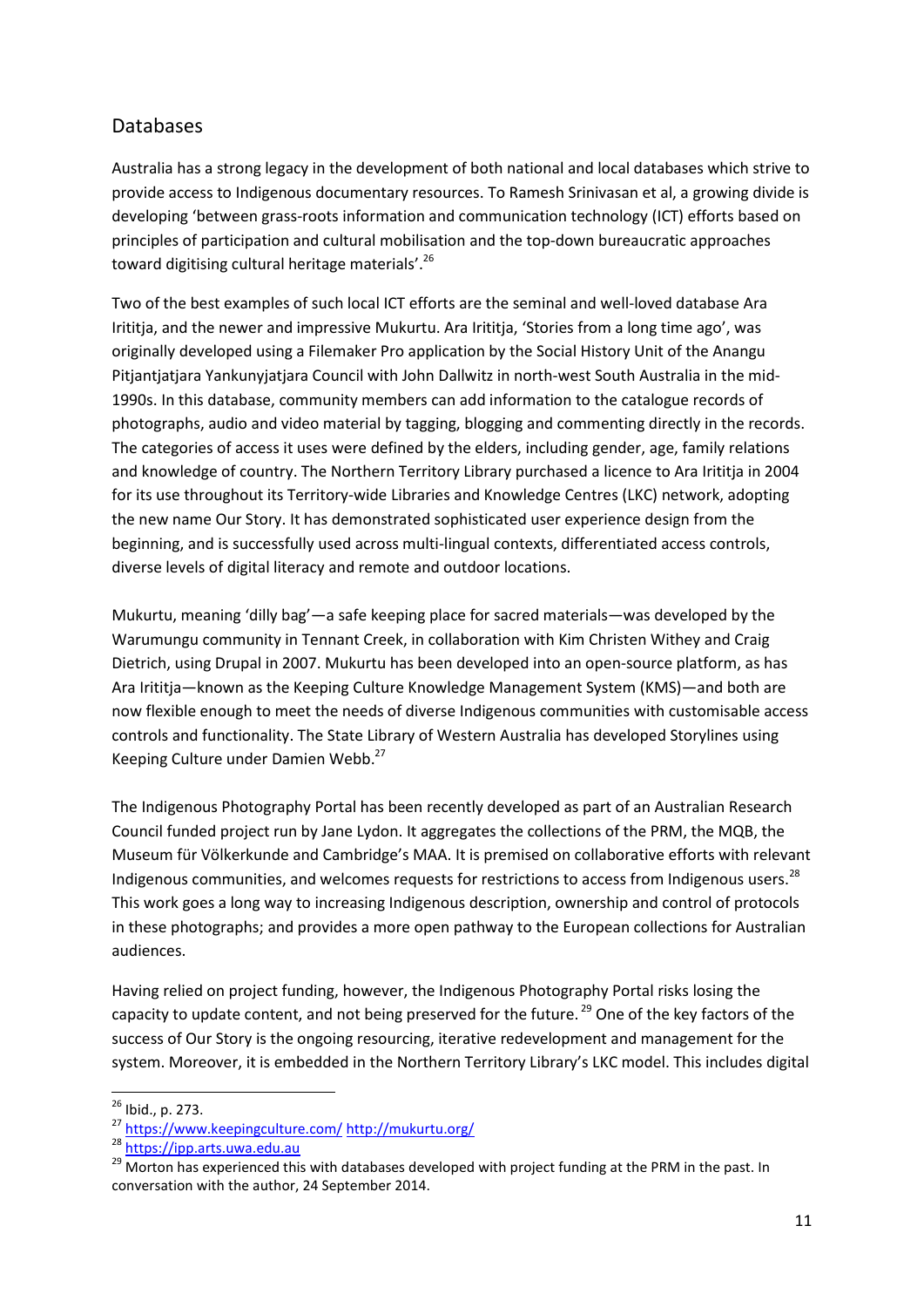literacy training for users of the databases, the local employment of Community Library Officers, many of whom are Indigenous members of local communities, support for the creation and addition of new collection material, as well as providing physical spaces for serendipitous encounters with the database amidst other community services, particularly education.

#### Local vs national

**.** 

Given the strong legacy of local databases, the multiplicities of control and access for a multi-cultural Aboriginal Australia and the growth of adaptable cultural management systems, is there a need for a national approach or point of access to Indigenous content stored in institutional collections?

In March last year, the New South Wales Aboriginal Housing Office stopped accepting statutory declarations as proof of Indigenous heritage. In response, Warren Mundine, the chairman of the Prime Minister's Advisory Council, called for the development of a national database of Aboriginal and Torres Strait Islander people. It would enable Indigenous Australians to prove their identity, which is required to access certain services and make it easier for Indigenous people to find out which First Nation or Nations they belong to. He made it clear that the process and the body established to oversee it must be independent, transparent and run by Indigenous people.

Just from the historical approach because our people have been so knocked around and by governments of all political persuasions, of all political levels, that we have a distaste for trusting those types of organisations.

We are both closer and further away from a national database of Aboriginal and Torres Strait Islander people than Mundine imagined. Anyone who has attempted family history research will know that a database which neatly documents everyone's ancestry is a fantasy. We have to work with available documentation and data and as we have seen, this is particularly scarce for Indigenous family history. However, the Aboriginal and Torres Strait Islander Biographical Index (ABI), 'a person and place index designed for Aboriginal and Torres Strait Islander family history research' maintained by the Australian Institute of Aboriginal and Torres Strait Islander Studies (AIATSIS), goes some way to fit the bill. The ABI adheres to the ATSILIRN protocols, and uses controlled headings for place and language names from the AIATSIS thesaurus approved by the Library of Congress. It has more recently begun sharing its data with Trove, the national discovery service managed by the NLA, and is also exploring geospatial browsing and linked data.  $30$ 

Trove's capacity to aggregate collections across Australia means that many institutional collections of these photographs are already discoverable via one search, along with the ABI and a wealth of other documentary records, maps, oral histories, newspapers and so on. Trove actively seeks to build Indigenous content in partnership with many collecting organisations. According to Marie-Louise Ayres, Assistant Director General, National Collections Access at the NLA:

<sup>&</sup>lt;sup>30</sup> Wood and Cannon, People and place: new initiatives in database indexing for Indigenous collections in Australia. *The Indexer*, *33(* 3), pp. 101–10.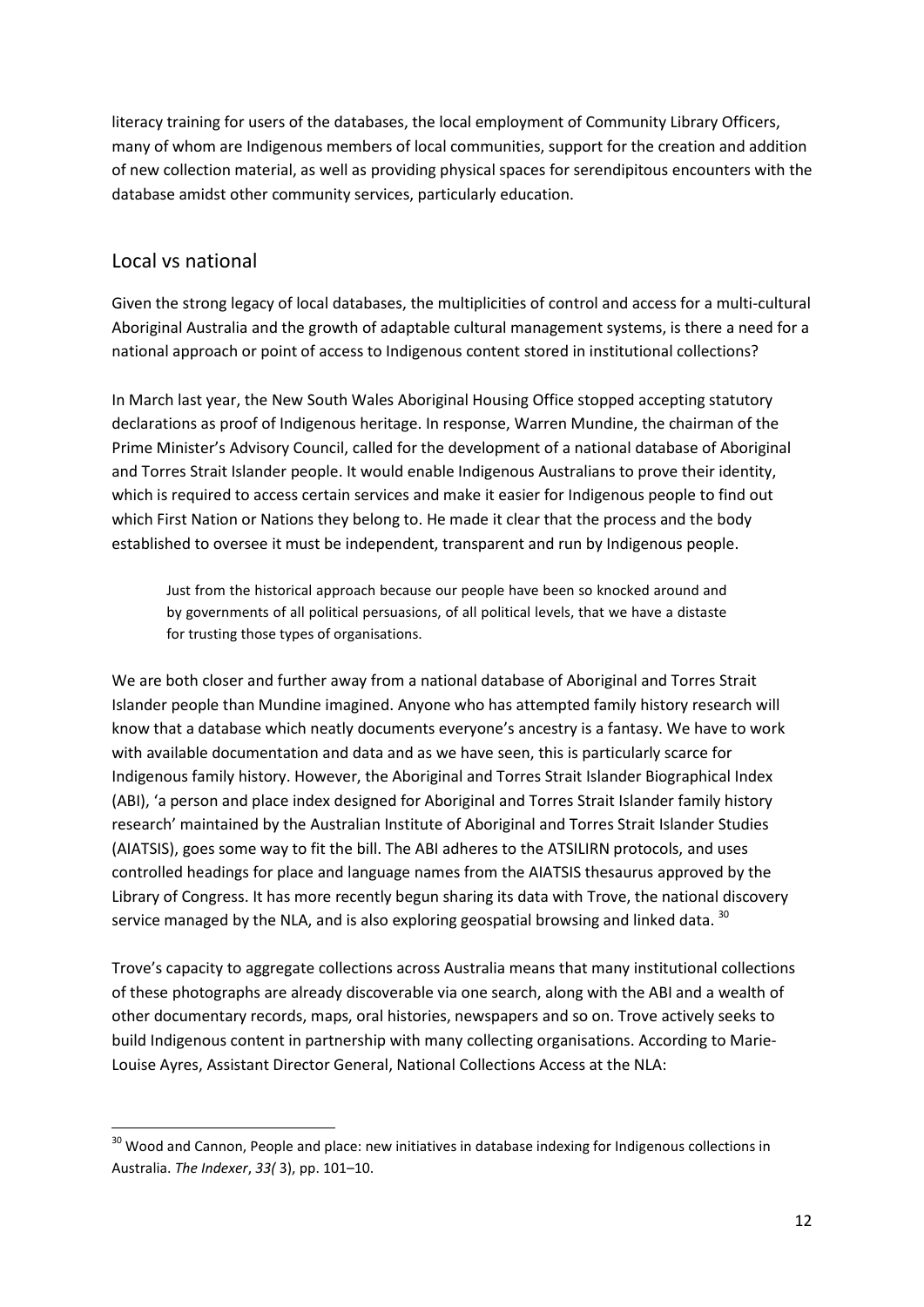…we are very aware that this [Aboriginal and Torres Strait Islander] content can be difficult to find in Trove, sometimes relying on specialist Trove staff knowledge. We know that use of Trove by Indigenous Australians is lower than we'd expect based on population, and much lower than we'd like given the value of the content to communities across Australia.<sup>31</sup> We know that the current Trove interface is a major barrier for Indigenous people. We cannot resource any major changes to the interface in the foreseeable future. However, we have recently agreed to work with AIATSIS on how to engage with Indigenous communities to better understand how Trove would need to change to attract Indigenous audiences.<sup>32</sup>

Trove also allows tagging, commenting and the curation of lists which provides great potential for the addition of Indigenous community descriptions and local curation of subjects.

One of the biggest challenges for such a critical piece of Australian digital infrastructure would be the establishment and safeguarding of sustainable long-term funding models for iterative ICT development, digital preservation and strong community engagement. Such an undertaking would support a number of the current initiatives committed to by the Indigenous Affairs Group within the department of Prime Minister and Cabinet, including culture and capability, education and land rights, though their primary funding model is grants which would be problematic. Given the necessity of collaborative efforts across Indigenous and non-Indigenous cultural sectors, perhaps meetings of cultural ministers and elders would be advantageous.

#### Conclusion and next steps

In one glace, these photographs reveal a clear dichotomy of historical meanings: the colonial efforts of anthropology, promotion and commerciality of exoticism on the one hand and rare intimate depictions of people's ancestors on the other. In relying exclusively on the original metadata to facilitate discovery and delivery, our work at the national level still privileges the colonial endeavours.

The potential for compatibility between Mukurtu, which is in Drupal, and the Trove API is momentous. Can Trove function as both a central hub for online discovery of Australia's documentary heritage *and* export its relevant collections back into locally designed and built portals? Such decentralisation would involve relinquishing control and opening description up to multiple and diverse ontologies. Further, the protocols for cultural rights and access driving these datasets would, for the first time, be differentiated and community-determined.

Further research is needed into the knowledge management systems and the needs and user experiences of First Nations peoples around Australia. National and State Libraries Australasia is already assessing Mukurtu, but we need to also consider the potential of a two-way relationship between Mukurtu and Trove. We need to establish and safeguard ongoing funding models and collaborate across gallery, library, archive and museum sectors. The questions to ask as we move forward are: is user control and differentiation of user experience possible on this scale? Can it reinvent the national as local? And can we relinquish control of the fixed ontologies in our descriptive metadata that are our colonial legacy?

<sup>&</sup>lt;sup>31</sup> This was a major finding of the 2013 Trove evaluation, [nla.gov.au/librariesaustralia/files/2014/07/Trove-](mailto:This%20was%20a%20major%20finding%20of%20the%202013%20Trove%20evaluation.)[Customer-Evaluation-Report.pdf](mailto:This%20was%20a%20major%20finding%20of%20the%202013%20Trove%20evaluation.)

 $\frac{1}{32}$  In conversation with the author 2 August 2016.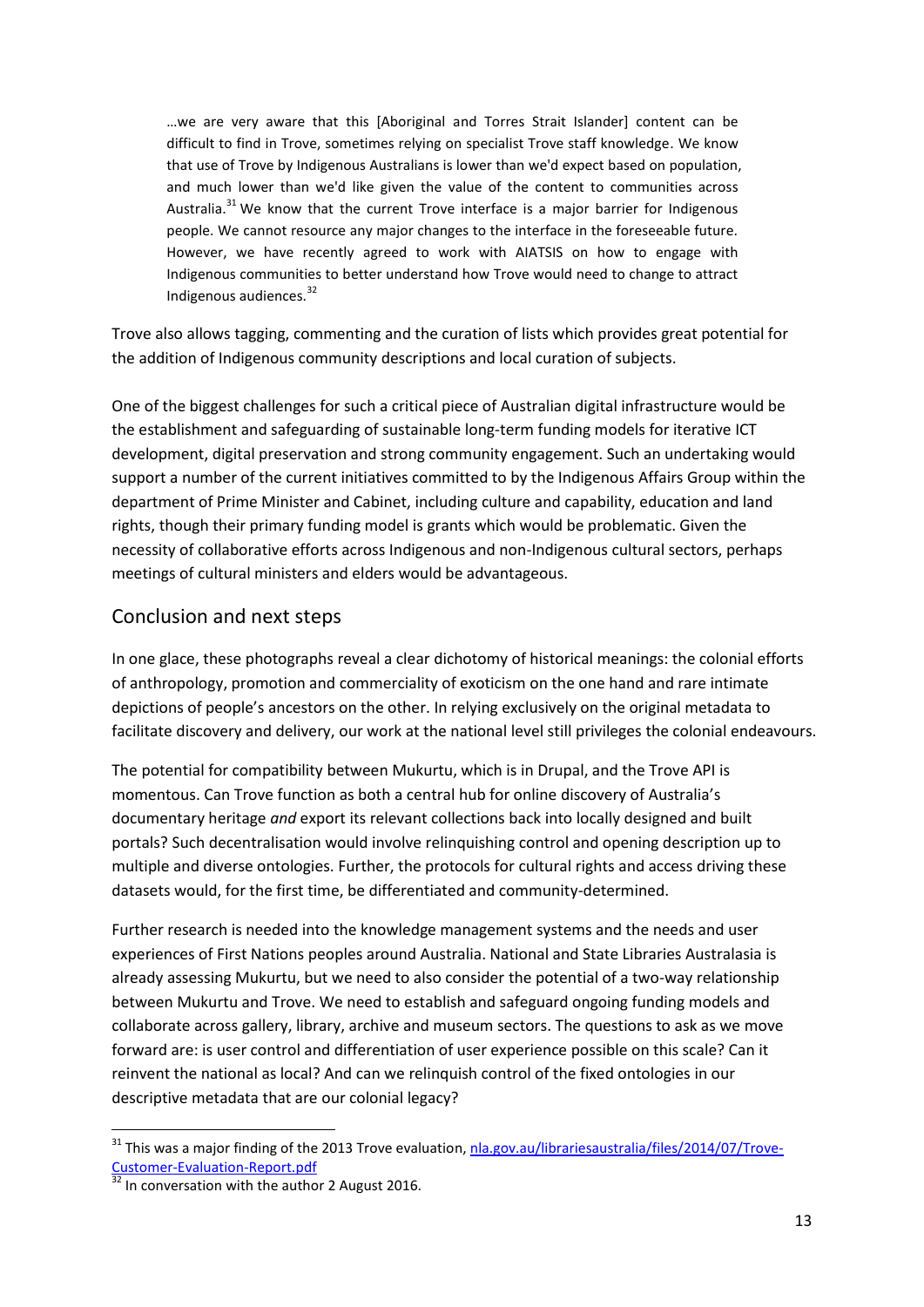# Glossary

| Aboriginal and Torres Strait Islander                                           | ABI             |                                                                                                                                                                                                                                                                                                                                                          |
|---------------------------------------------------------------------------------|-----------------|----------------------------------------------------------------------------------------------------------------------------------------------------------------------------------------------------------------------------------------------------------------------------------------------------------------------------------------------------------|
| <b>Biographical Index</b>                                                       |                 |                                                                                                                                                                                                                                                                                                                                                          |
| Aboriginal and Torres Strait Islander Library,                                  | <b>ATSILIRN</b> |                                                                                                                                                                                                                                                                                                                                                          |
| <b>Information and Resource Network</b>                                         |                 |                                                                                                                                                                                                                                                                                                                                                          |
| Aboriginal and Torres Strait Islander Protocols                                 | <b>ATSILIRN</b> |                                                                                                                                                                                                                                                                                                                                                          |
| for Libraries, Archives and Information                                         | Protocols       |                                                                                                                                                                                                                                                                                                                                                          |
| Services                                                                        |                 |                                                                                                                                                                                                                                                                                                                                                          |
| <b>Application Programming Interface</b>                                        | API             |                                                                                                                                                                                                                                                                                                                                                          |
| Ara Irititja                                                                    |                 | 'Stories from a long time ago'.<br>Based on a Filemaker Pro<br>application. Developed into Our<br>Story in the Northern Territory                                                                                                                                                                                                                        |
|                                                                                 |                 | and into the Keeping Culture<br>Knowledge Management<br>System.                                                                                                                                                                                                                                                                                          |
| Australian Institute of Aboriginal and Torres<br><b>Strait Islander Studies</b> | <b>AIATSIS</b>  |                                                                                                                                                                                                                                                                                                                                                          |
| Australian Libraries and Information<br>Association                             | <b>ALIA</b>     |                                                                                                                                                                                                                                                                                                                                                          |
| <b>Content Management System</b>                                                | <b>CMS</b>      |                                                                                                                                                                                                                                                                                                                                                          |
| Indigenous Affairs Group, Department of<br><b>Prime Minister and Cabinet</b>    | PM&C            |                                                                                                                                                                                                                                                                                                                                                          |
| Indigenous Photography Portal                                                   |                 | Created as part of the<br>Globalization, Photography, and<br>Race: the Circulation and Return<br>of Aboriginal Photographs in<br>Europe, 2011-2015 project led<br>by Dr Jane Lydon. It aggregates<br>the collections at Museum of<br>Archaeology and Anthropology,<br>the Pitt Rivers Museum, the<br>Musée du Quai Branly and the<br>Museum Volkenkunde. |
| Information and Communications Technology                                       | ICT             |                                                                                                                                                                                                                                                                                                                                                          |
| Knowledge Management System                                                     | <b>KMS</b>      |                                                                                                                                                                                                                                                                                                                                                          |
| Koninklijk Instituut voor Taal-, Land- en<br>Volkenkunde                        | <b>KITLV</b>    | The KITLV in Leiden now use the<br>official English name of Royal<br>Netherlands Institute for<br>Southeast Asian and Caribbean<br>Studies. The original name<br>translates to Royal Institute of<br>Language, Country and<br>Ethnology.                                                                                                                 |
| Library and Knowledge Centres Network                                           | <b>LKC</b>      |                                                                                                                                                                                                                                                                                                                                                          |
| Mukurtu                                                                         |                 | 'Dilly bag (a safe keeping place<br>for sacred materials)'. Open<br>source platform using Drupal.                                                                                                                                                                                                                                                        |
| Musée d'ethnographie                                                            |                 | Ethnography Museum, Paris                                                                                                                                                                                                                                                                                                                                |
| Musée de l'homme                                                                |                 | Museum of Man, Paris                                                                                                                                                                                                                                                                                                                                     |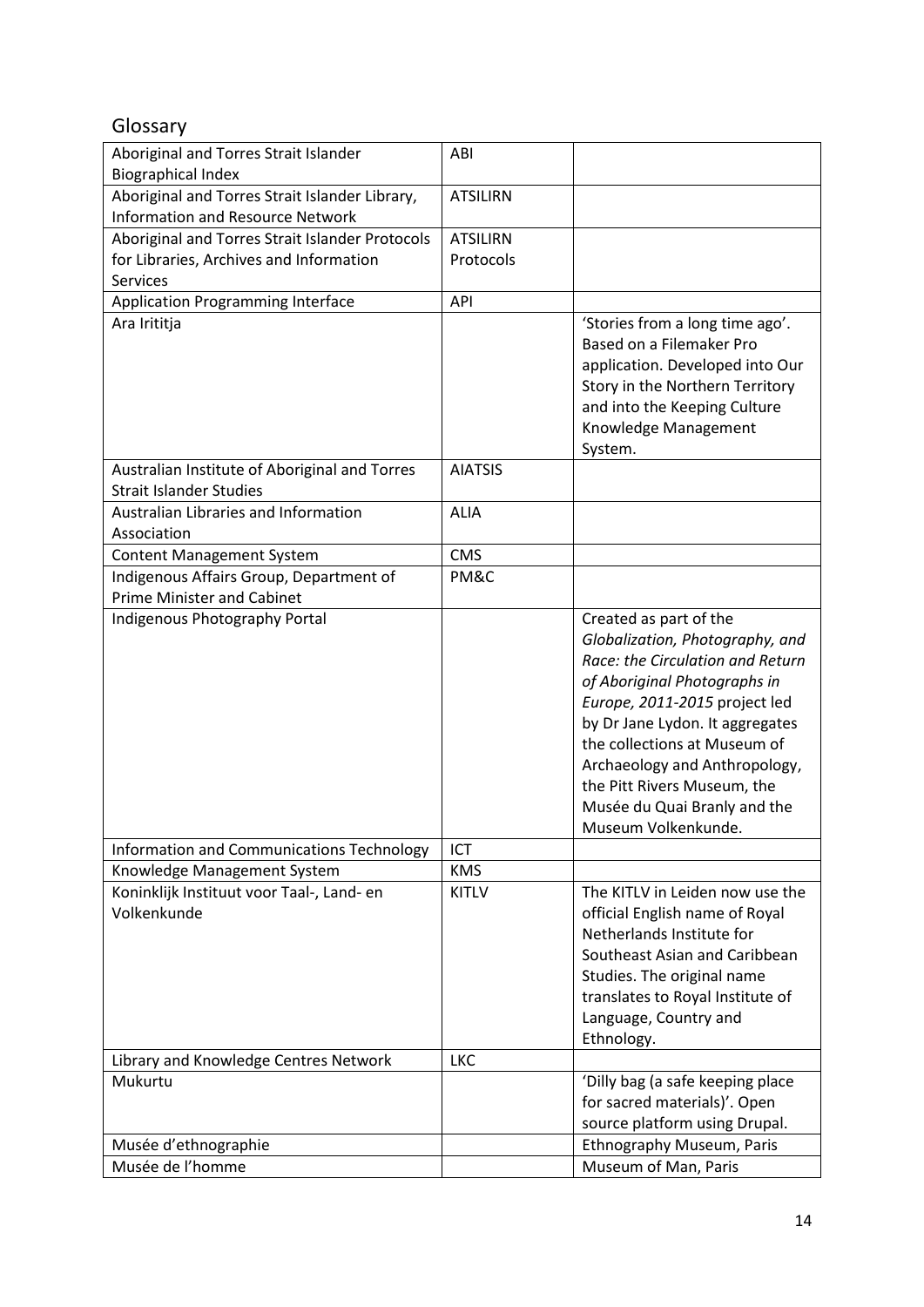| Musée des Arts d'Afrique et d'Océanie    |             | Previously Musée des Colonies        |
|------------------------------------------|-------------|--------------------------------------|
| Musée des Colonies                       |             | Later became Musée des Arts          |
|                                          |             | d'Afrique et d'Océanie               |
| Musée du Quai Branly                     | <b>MQB</b>  | Paris                                |
| Museum für Völkerkunde                   |             | <b>Ethnological Museum of Berlin</b> |
| Museum of Archaeology and Anthropology   | <b>MAA</b>  | <b>Cambridge University</b>          |
| Museum Volkenkunde                       |             | National Museum of Ethnology,        |
|                                          |             | Netherlands. Leiden.                 |
| National and State Libraries Australasia | <b>NSLA</b> |                                      |
| National Library of Australia            | <b>NLA</b>  |                                      |
| <b>Pitt Rivers Museum</b>                | <b>PRM</b>  | <b>Oxford University</b>             |
| Storylines                               |             | State Library of Western             |
|                                          |             | Australia's Indigenous database      |
|                                          |             | using the Keeping Culture            |
|                                          |             | Knowledge Management System          |
| <b>Trove</b>                             |             | Australia's National Discovery       |
|                                          |             | Service. It aggregates library,      |
|                                          |             | museum, archive and gallery          |
|                                          |             | collections across Australia. It is  |
|                                          |             | run by the National Library of       |
|                                          |             | Australia.                           |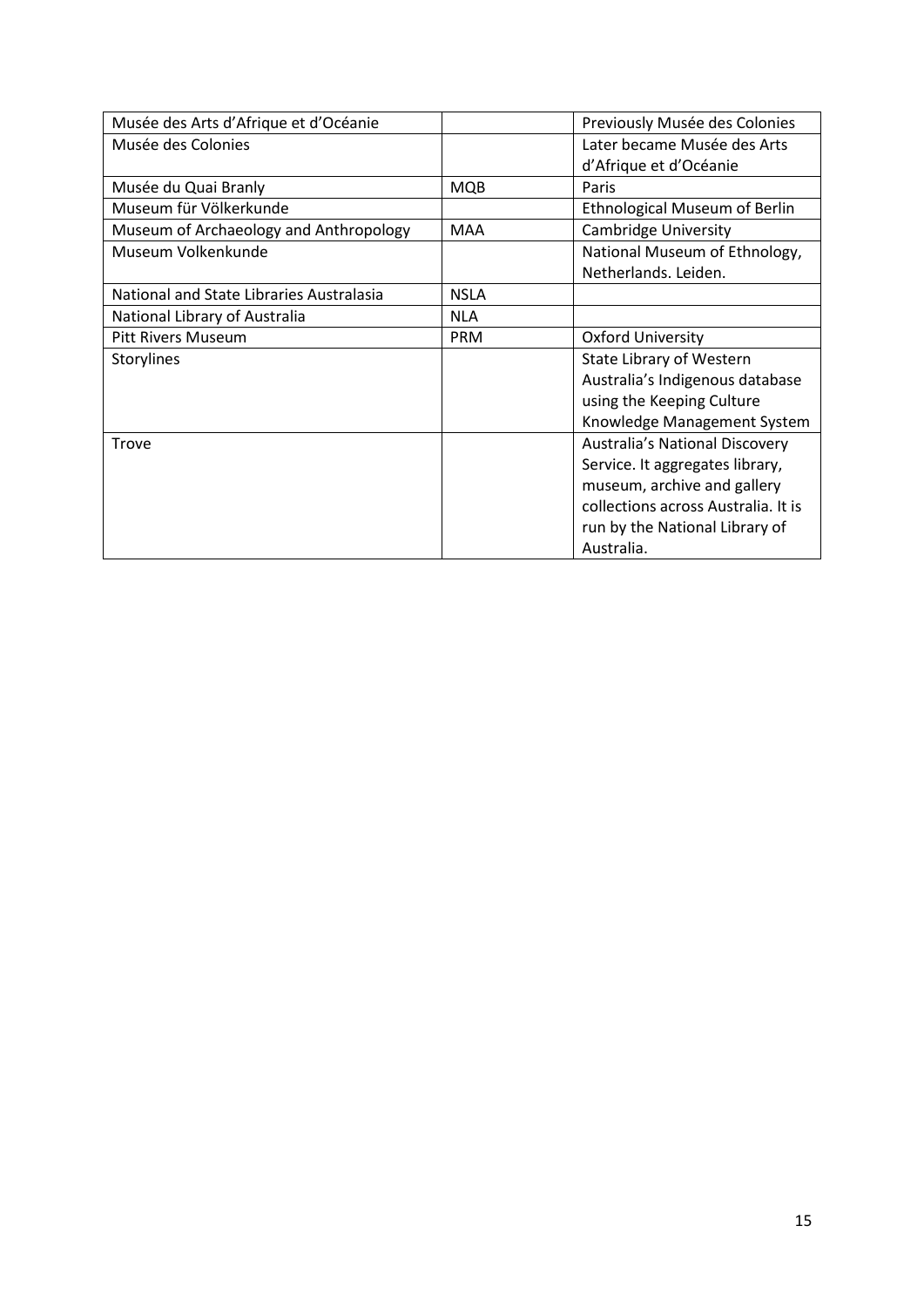#### References

AIATSIS and ALIA, *The Aboriginal and Torres Strait Islander Protocols for Libraries, Archives and Information Services* <http://aiatsis.gov.au/sites/default/files/docs/collections/atsilirn-protocol.pdf>

Annear, J. (2015). *The Photograph and Australia*. NSW: Art Gallery of NSW.

Bennet, T. (2006). Exhibition, Difference, and the Logic of Culture, in Karp, I. and Kratz, C. (ed.s), *Museum Frictions: public cultures/global transformations*, (pp. 46–69). Durham: Duke University.

Bloustien, G. (2003). Envisioning Ethnography: exploring the meanings of the visual in research. *Social Analysis*, *47*(3), 1–7.

Booth, A. (2015). Indigenous adviser calls for database of Indigenous Australians, *NITV News* 9 April 2015 6:44pm, [sbs.com.au/nitv/article/2015/04/09/indigenous-adviser-calls-database-indigenous](file:///C:/Users/kross/Dropbox/travelling%20fellowship/Reference/sbs.com.au/nitv/article/2015/04/09/indigenous-adviser-calls-database-indigenous-australians)[australians](file:///C:/Users/kross/Dropbox/travelling%20fellowship/Reference/sbs.com.au/nitv/article/2015/04/09/indigenous-adviser-calls-database-indigenous-australians)

Bourne, S. (1859). On Some Requisites Necessary for the Production of the Good Photograph. *Photographic News*, *3*, p. 308.

Donaldson, I. and Donaldson, T. (ed.s) *Seeing the First Australians*. Sydney, London and Boston: George Allen & Unwin.

Dyson, L. E. and Legget, M. (2006). Towards a Metadesign Approach for Building Indigenous Multimedia Cultural Archives *Proceedings of the 12th ANZSYS Conference – Sustaining our social and natural capital, Katoomba, NSW Australia 3–6 December, 2006* (pp. 82–87). Sydney: Faculty of Information Technology, University of Technology.

Edwards, E. (1988). Representation and Reality: science and the visual image', in Morphy, H. and Edwards, E. (ed.), *Australia in Oxford* (pp. 27–45). Oxford: Pitt Rivers Museum.

Ennis, H. (2007). *Photography and Australia*. London: Reaktion Books.

Farrow-Smith, E. and Marciniak, C. Mystery of the historic Lindt photographs solved by family of main subject, *ABC News* 18 April 2015 6:23am, [abc.net.au/news/2015-04-17/mystery-of-the-lindt](mailto:http://www.abc.net.au/news/2015-04-17/mystery-of-the-lindt-photographs-mystery-solved/6402254)[photographs-mystery-solved/6402254](mailto:http://www.abc.net.au/news/2015-04-17/mystery-of-the-lindt-photographs-mystery-solved/6402254)

Gibson, J. (2009). *Managing Indigenous Digital Data: an exploration of the Our Story database in Indigenous libraries and knowledge centres of the Northern Territory*. Sydney: UTSePress.

Gibson, J., Lloyd, B. and Richmond C. (2011). 'Localization of Indigenous Content: libraries and knowledge centres and the Our Story database in the Northern Territory', in Steyn, J., van Belle, J-P. and Mansilla E. V. (ed.), *ICTs for Global Development and Sustainability: Practice and Applications (*pp. 151–175). New York: Information Science Reference.

Hunter, J., Koopman, B. and Sledge, J. (2003). Software Tools for Indigenous Knowledge Management. *Museums and the Web 2003: Selected Papers from an International Conference 19–22 March 2003*. North Carolina: Archimuse.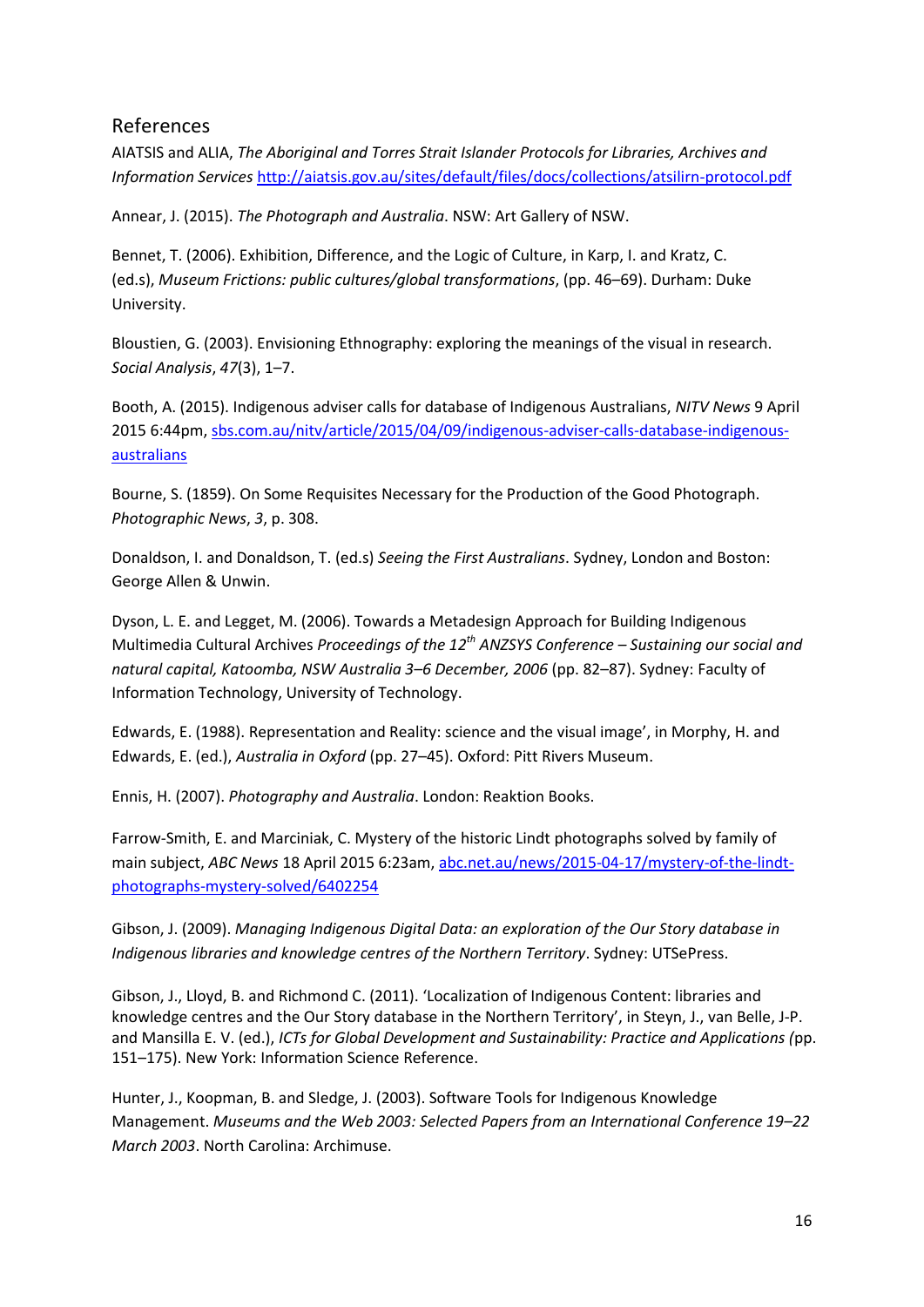Koorsgard, A. (2015). Breimba – looking for you: Lindt Research Project Final Report, [http://www.academia.edu/12434777/Breimba\\_](http://www.academia.edu/12434777/Breimba_-_looking_for_you_Lindt_Research_Project_Final_Report) looking for you Lindt Research Project Final Report

Kovacic, L. (2006). What Photographers Saw: Aboriginal people and Australian colonial experience in Edmonds, P. and Furphy, S. (ed.s) *Rethinking Colonial Histories: New and alternative approaches,* (pp. 89–104). Melbourne: RMIT Publishing.

Lyell, C. (1863). *The Geological Evidences of the Antiquity of Man*. Philadelphia: G.W. Childs.

Lydon, J. (2012). *The Flash of Recognition: Photography and the Emergence of Indigenous Rights*. NSW: NewSouth Publishing, University of New South Wales Press

Lydon, J. (ed.) (2014). *Calling the Shots: Aboriginal photographies*, Canberra: Aboriginal Studies Press

Lydon, J. (2010). Return: the photographic archive and technologies of Indigenous memory. *Photographies*, *3*(2), 173–187

Moreton-Robinson, A. (2003). I Still Call Australia Home: Indigenous belonging and place in white postcolonizing society, in Ahmed, S. et al (ed.), *Uprootings/Regroundings: questions of home and migration*. Oxford, New York: Berg.

Museums Australia (2005). *Continuous Cultures, Ongoing Responsibilities: Principles and guidelines for Australian museums working with Aboriginal and Torres Strait Islander cultural heritage*  [museumsaustralia.org.au](file:///C:/Users/kross/Dropbox/travelling%20fellowship/Reference/museumsaustralia.org.au)

Nobbs, C. (2004). Ara Irititja: protecting the past, accessing the future – Indigenous memories in a digital age. *Artlink, 24*(1), 50–51.

Nakata, M. and Langton, M. (ed.s) (2005). *Australian Indigenous Knowledge and Libraries*. Canberra: Australian Academic and Research Libraries.

Richmond, C. (2008). Engaging with Remote Communities in the Northern Territory: The libraries and knowledge centres program. *Fontes Artis Musicae*, *55*(1), 165–169.

Srinivasan, R., Boast, R., Furner, J. and Becvar, K. M., (2009). Digital Museums and Diverse Cultural Knowledges: Moving Past the Traditional Catalog. *The Information Society*, *25*, 265–278.

Thomas, N. (29 March 2016). We need ethnographic museums today – whatever you think of their history. *Apollo Magazine.* [www.apollo-magazine.com/we-need-ethnographic-museums-today](http://www.apollo-magazine.com/we-need-ethnographic-museums-today-whatever-you-think-of-their-past/)[whatever-you-think-of-their-past/](http://www.apollo-magazine.com/we-need-ethnographic-museums-today-whatever-you-think-of-their-past/) retrieved 12 April 2016.

Trove evaluation survey, Libraries Australia Advisory Committee paper, LAAC/2014/1/07, [nla.gov.au/librariesaustralia/files/2014/07/Trove-Customer-Evaluation-Report.pdf](mailto:http://www.nla.gov.au/librariesaustralia/files/2014/07/Trove-Customer-Evaluation-Report.pdf)

van der Velden, M. (2010). Design for the Contact Zone: knowledge management software and the structures of indigenous knowledges in F. Sudweeks, F., Hrachovec, H. and Ess, C. (ed.s) *Proceedings Cultural Attitudes Towards Communication and Technology* (pp. 1–18). Perth: Murdoch University.